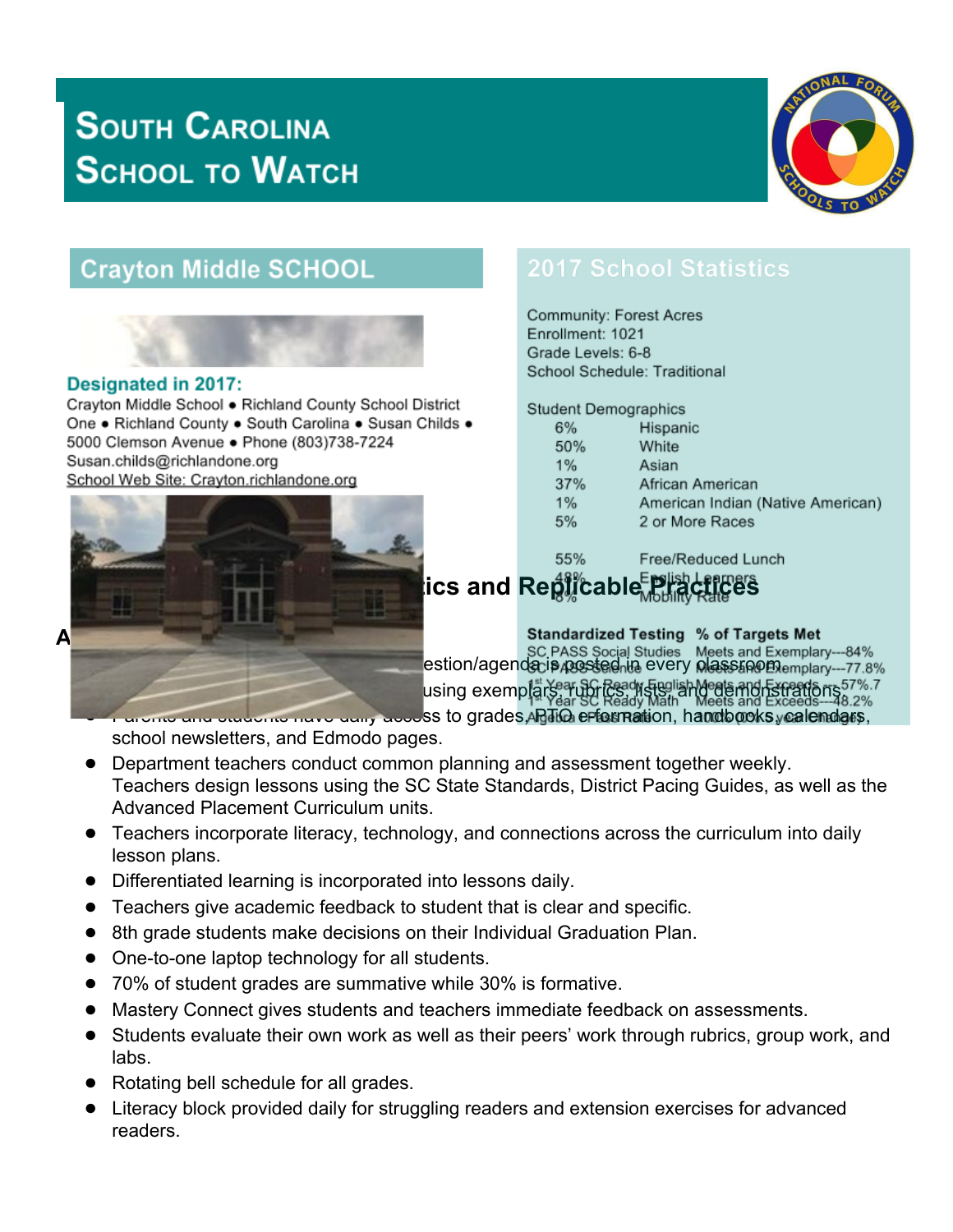- Teachers complete Erin's Law, Jason Flatt, and Light to Dark training.
- Additional help is provided through an after school program, athletic tutorial, Saturday tutorial, and all teachers assist students through AM and PM hours.
- READ 180 is provided during elective time for struggling readers.
- Parent training on Edmodo, PowerSchool, and testing interpretation are offered.
- Elective teachers incorporate core vocabulary into lessons.
- Small group counseling sessions such as conflict resolution, social skills, and grief, anger, and study skills meet weekly.
- $\bullet$  All 8<sup>th</sup> grade students and  $7<sup>th</sup>$  grade gifted students take the PSAT at no charge.
- Achieve 3000 and ALEK meet students at their ability level and move them toward more challenging exercises in math and reading.
- Students may participate in Student Council, STEMS, MathCounts, Geography Bee, Recycling Team, Lego Robotics.
- Students participate in Read with the Gamecocks and the Fireflies Baseball Reading Program.
- Parent and student surveys show satisfaction of high academic rigor.

### **Developmental Responsiveness**

- Guidance counselors loop with students.
- Administrators loop with students.
- Administrators and monitors are CPI trained.
- Teachers are trained in Erin's Law, Jason Flatt, and Light to Dark training.
- Crayton houses six administrators, four guidance counselors, a nurse, social worker, psychologist, mental health counselor, SRO, four Spanish speaking staff members, hearing impaired translators, therapeutic assistant, and three hall monitors.
- Our faith-based partner St. Martins in the Field helps with a backpack program feeding students over the weekend.
- Palmetto Health, our community partners, match donations given to organizations such as the Giving Tree, Toys for Tots, etc.
- Students in need of medical, dental, or vision assistance can receive care through our health partnerships with Healthy Learners.
- Common rules and consequences throughout grade levels ex. How to use charging stations.
- PBIS points systems.
- PBIS incentives are voted on by students.
- Students who need to make higher growth are scheduled in core classes with smaller class size to enable closer connections.
- We schedule parent meetings frequently to establish partnerships and plans for academic and/or social development.
- The Parent and Student Survey ratings for questions pertinent to personalization are 3.35 out of a high of 4.
- Small group counseling sessions such as conflict resolution, social skills, and grief, anger, and study skills meet weekly.
- Twelve of our teachers are national board certified
- All 8<sup>th</sup> grade students and parents begin Individual Graduation Plans.
- Academic competitions include STEMS, MathCounts, and a Geography Bee.
- Teachers' questions often engage students to make connections with previous learning and with other classes.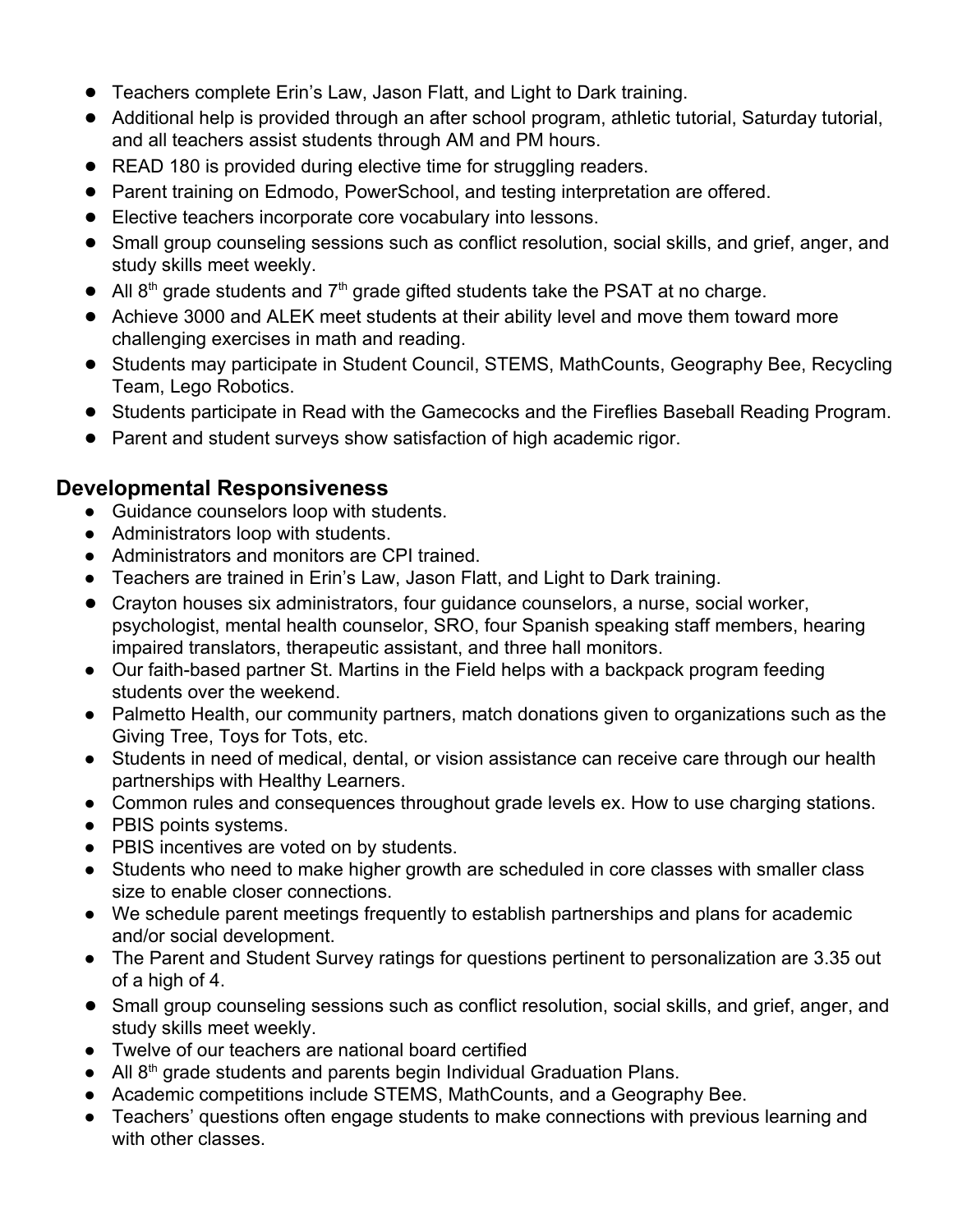- Related arts teachers conduct a cross-curricular musical yearly where students direct and act in plays, art creates backdrops, dance students develop choreography, and band and orchestra play throughout the musical.
- Teachers often collaboratively plan lessons to create ways to differentiate for all students.
- Conflict resolution is a key aspect in counseling and discipline procedures.
- Hold Hour of Code several times yearly.
- All staff, principal, teachers, and classified, have an "open door" policy for students, parents, and each other.
- Students visit colleges/businesses/expos based on career goals (i.e. The Color Of Justice SCBAR Association, Health/Science Expo, STEMS Expo, Midlands Tech for Graphic Design, etc.)
- Literacy block is provided daily for all students.
- Power School provides parents and students web access to grades, assignments, attendance, news, and email communication.
- Teachers use Edmodo.
- SOS forms allow students to see their guidance counselor or administrator a. Within the next couple of days, b. Within the next few hours, c. Immediately.
- Students are nominated monthly for Cavalier Character Traits.
- Afterschool activities include afterschool program football, volleyball, cheerleading, track, plays, Dance Company, art club, band practices, yearbook staff, recycling team, STEMS team, MathCounts, FCA, and student council, as well as high school sports.
- During the day students participate in tutoring sessions and Teen Talk.

### **Social Equity**

- Special education scheduling and interventions are based on student needs and ability, not on label.
- Special education students are in their least restrictive environment that their growth needs.
- Self-Contained students are allowed to have "out" classes such as social studies, science, and related arts.
- Teachers use technology to make speech to text assignments for students with specific IEP needs.
- E2020 offered to students who are a grade level behind.
- All students have access to Edmodo for class assignments.
- All students are issued a laptop for school and home use.
- Staff includes an information technology technician so students are never without a laptop.
- Staff includes an information technology coach to provide on-going professional development to teachers.
- We schedule 60-minute core classes, 50-minute specials classes, 4 minute passing times, and a 30 minute literacy block daily.
- The literacy block is differentiated for all levels.
- All students have the opportunity to participate in reading programs: Read with the Gamecocks and the Fireflies Reading Program.
- All students are involved and encouraged to join clubs and sports.
- Specials classes include: PE, Health, READ 180, Band, Orchestra, Dance, Keyboarding, Drama, Art, Pre-engineering, Spanish, and French.
- Guidance meets with all parents to schedule challenging schedules.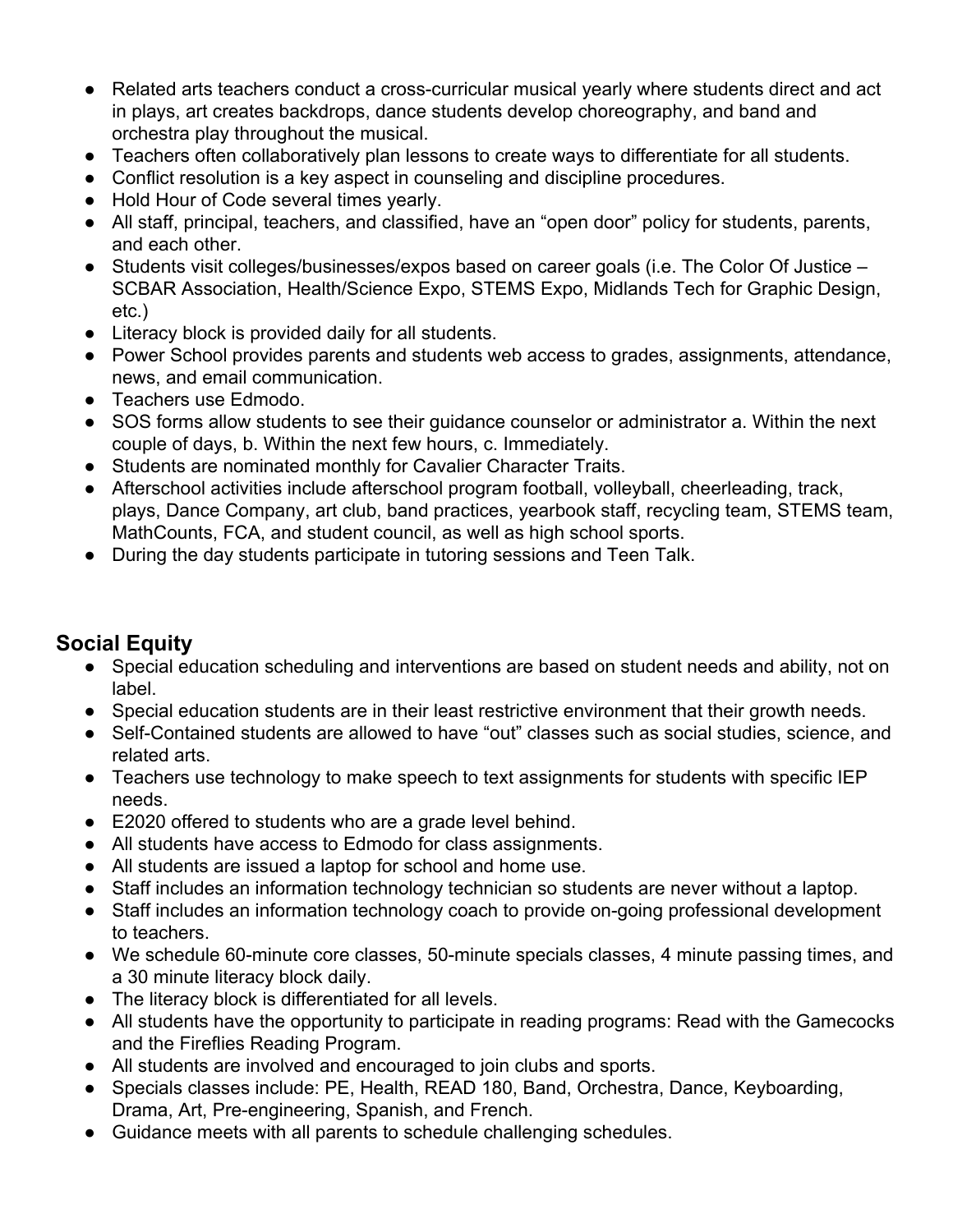- Our Media Specialist/Teacher-Librarian analyzes and builds the collection in many ways, including cultural interests.
- Guidance schedules classroom guidance based on age, social issues, and career goals.
- Grade level teams meet weekly to discuss student honors, students of need, RTI, and lesson planning.
- Our school has the highest teacher and student attendance in the district.
- All 8<sup>th</sup> grade students visit our district Challenger Center which is an aerospace-themed educational program that provides interactive learning experiences integrating science, math and technology.
- All students have an opportunity to participate in the Hour of Code.
- Crayton has progressive discipline measures.
- Administrators review lesson plans and gradebooks.
- An after school program is offered for all students.
- Redo policy is in effect for all students.
- Student progress is tracked through standardized test scores, STAR Reading tests, STAR Math tests, district benchmarks, and classroom progress.
- All students are issued a lap top for use at school and home.
- Students assist in planning events such as Veteran's Day Programs, Black History Month Programs, and Monthly Incentives.
- Administrators loop with their grades to continue building parent and student relationships.
- Crayton utilizes the website, phone blasts, letters home, and daily announcements to keep students and parents informed.
- Students are recognized for a variety of reasons in assemblies, pep rallies, on the announcements and in the main hallway on the "Wall of Fame" for Cavalier Character traits, art awards, participation in reading programs, participation in the Gamecock Math Club, STEMS team, MathCounts, and choral and band awards/achievements.

### **Organizational Support**

- Vision and mission are posted in hallways, meeting rooms, and student planners.
- The Crayton tag line "Give the Best, Expect the Best, Be the Best," ends our daily morning announcements.
- Team leaders are elected by grade level teams.
- Team leaders meet with administration weekly.
- Decisions are made with input from teachers such as bell schedules, exam dates, literacy interventions, PBIS incentive rewards, and duty rosters.
- Administration is trained on all duties so that if an administrator is not available another can assist with anything from facility needs to scheduling.
- Teachers participate in weekly common planning and common assessment.
- Administrators participate in weekly common planning and assessment.
- Certified staff participate in school and district professional development.
- Teachers are provided with professional development materials that are shared from conferences.
- Faculty and staff discuss books such as *The Energy Bus*.
- Facilitators are brought in to assist in professional development such as Gerrit Jones-Rooy, a Literacy Specialist and Project Developer with the Reading and Writing Project at Columbia University.
- 5 administrators conduct at least 5 observations weekly on PD360 and provide feedback to teachers.